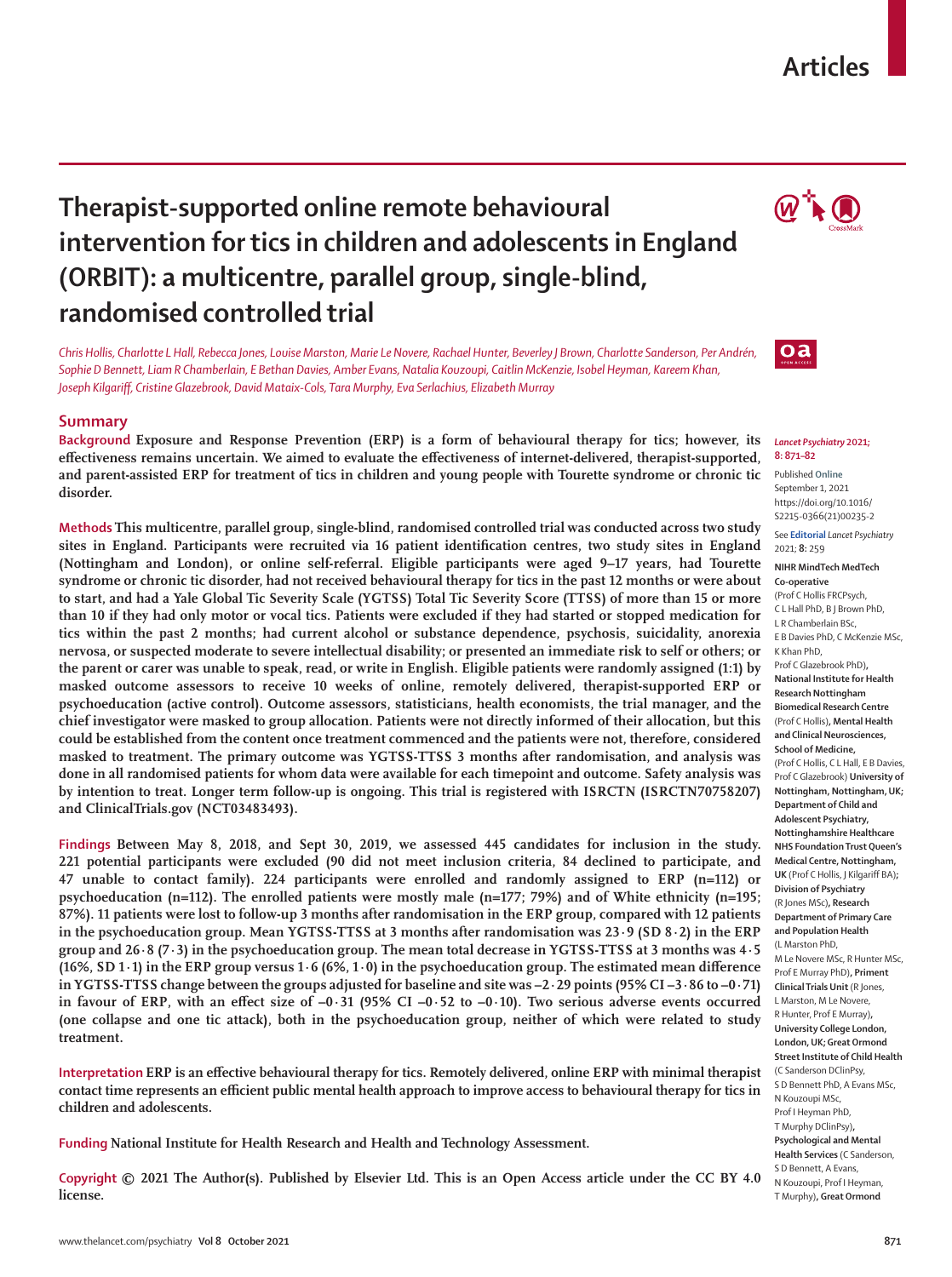**Street Hospital for Children NHS Trust, London, UK; Centre for Psychiatry Research, Department of Clinical Neuroscience, Karolinska Institutet and Stockholm Health Care Services, Region Stockholm, Stockholm, Sweden** (P Andrén MSc, Prof D Mataix-Cols PhD, Prof E Serlachius PhD)

Correspondence to: Prof Chris Hollis Institute of Mental Health, Mental Health and Clinical Neurosciences, School of Medicine, University of Nottingham, Nottingham, NG7 2TU, UK **chris.hollis@nottingham.ac.uk**

#### **Research in context**

#### **Evidence before this study**

We searched 21 databases covering medical and health (Embase, MEDLINE, PREMEDLINE In-Process and Other Non-Indexed Citations and PsycINFO, Cochrane Library, Cochrane Central Register of Controlled Trials, Cochrane Database of Systematic Reviews, Database of Abstracts of Reviews of Effectiveness, and Health Technology Assessment), education (Australian Education Index, British Education Index, and Education Resources in Curriculum), social care (Applied Social Sciences Index and Abstracts [ASSIA], International Bibliography of Social Science, Social Sciences Citation Index, Social Services Abstracts, Sociological Abstracts, and Web of Science), and grey literature (Health Management Information Consortium, PsychBOOKS, and PsychEXTRA) for studies published in any language from database inception to Jan 1, 2013. Additional sources were Allied and Complementary Medicine Database, BIOSIS Citation Index, and Cumulative Index to Nursing and Allied Health Literature (CINAHL). We updated this search in 2014 to include studies published to Oct 1, 2014. The search terms comprised subject headings and text words for tic\* and tourette\* to identify populations with Tourette syndrome or chronic tic disorder. Searches were limited to systematic reviews and randomised controlled trials describing interventions. We identified two randomised controlled trials of habit reversal training or comprehensive behavioural intervention with a total of 133 participants. In 2020, we updated the search again with the same criteria for studies published to Jan 1, 2020, and found no new trials of behavioural interventions for tics in children and adolescents. As part of a systematic review of digital health interventions in 2017, we searched 11 databases (Allied and Complementary Medicine, Ovid, MEDLINE, PsychINFO, PsychARTICLES, Embase, PubMed, ASSIA, Cochrane Library, CINAHL, and Web of Science), with a smaller keyword search of JMIR Publications database, for digital health interventions for mental health disorders in children and young people published between Jan 1, 2013, and Nov 1, 2015. The search strategy collated terms

## **Introduction**

Tic disorders, such as Tourette syndrome or chronic tic disorder, are common conditions that affect up to 1% of young people.1 Tics can lead to significant impairment and isolation<sup>2</sup> and often co-occur with other conditions. Although there are effective pharmacological treatments for tics, these drugs are often associated with side-effects including weight gain and cognitive dulling.<sup>2</sup> Behavioural therapies for tics include Habit Reversal Training (HRT), in which patients learn to detect tics and use a competing response (an incompatible action) to control them; Comprehensive Behavioural Intervention for Tics (CBIT), which combines HRT with relaxation, functional analysis, and social support; and Exposure and Response Prevention (ERP), in which patients learn to suppress their tics (response prevention) while tolerating urges to

and keywords to identify children and young people (eg, child, adolescent, or young person), mental health disorders, and digital health interventions (eg, internet interventions, apps, eHealth). Full search strategy terms and language restrictions are available in the 2017 paper. We identified 30 unique randomised controlled trials of digital mental health interventions, with no digital intervention studies identified that focused on treatment of tic disorders. As this was a planned review of digital health interventions, these searches were not updated before the current study. Also in 2017, we did a meta-review of scoping, narrative, systematic, or meta-analytical reviews investigating the effectiveness of digital health interventions for mental health problems in children and adolescents. No effective online behavioural interventions for tics have been reported.

#### **Added value of this study**

To our knowledge, this is the first randomised controlled trial to report the clinical efficacy, safety, and costs of therapist and parent-supported online Exposure and Response Prevention (ERP) behavioural therapy for tics in children aged 9–17 years. We showed that this 10-week online ERP intervention was highly acceptable, well tolerated, and effective in reducing tics 3 months after randomisation, compared with a similar duration of online psychoeducation. The magnitude of the effect on tic reduction was durable, with a slightly greater effect 3 months after treatment ended (6 months after randomisation). Approximately a quarter of the therapist contact time is required compared with face-to-face behavioural therapy to achieve a similar result.

#### **Implications of all the available evidence**

Digitally enabled ERP for tics is an efficient public mental health approach to increase the reach of an effective treatment for children and adolescents with tic disorders. Further research is needed to establish the optimum care pathways for sequencing and integration of digital and face-to-face behavioural therapy for tics in children and adolescents.

tic (exposure). Unlike HRT and CBIT, no competing response is trained in ERP, potentially making it easier to deliver with minimal therapist input.

Evidence of the effectiveness of behavioural therapy for tics is drawn primarily from two large superiority trials of CBIT from the USA in children and adolescents,<sup>3</sup> and adults.4 ERP has been less well evaluated and its effectiveness in treatment for tics compared with an active control intervention is unknown. One small pilot head-to-head comparison<sup>5</sup> between ERP and HRT in 43 participants reported a similar reduction in tic symptoms for both treatments but was underpowered to show non-inferiority between the treatments.<sup>5</sup>

Although HRT and CBIT have shown similar effectiveness to pharmacotherapy, $2$  and behavioural therapy is recommended as a first line intervention, $1,2$  it is rarely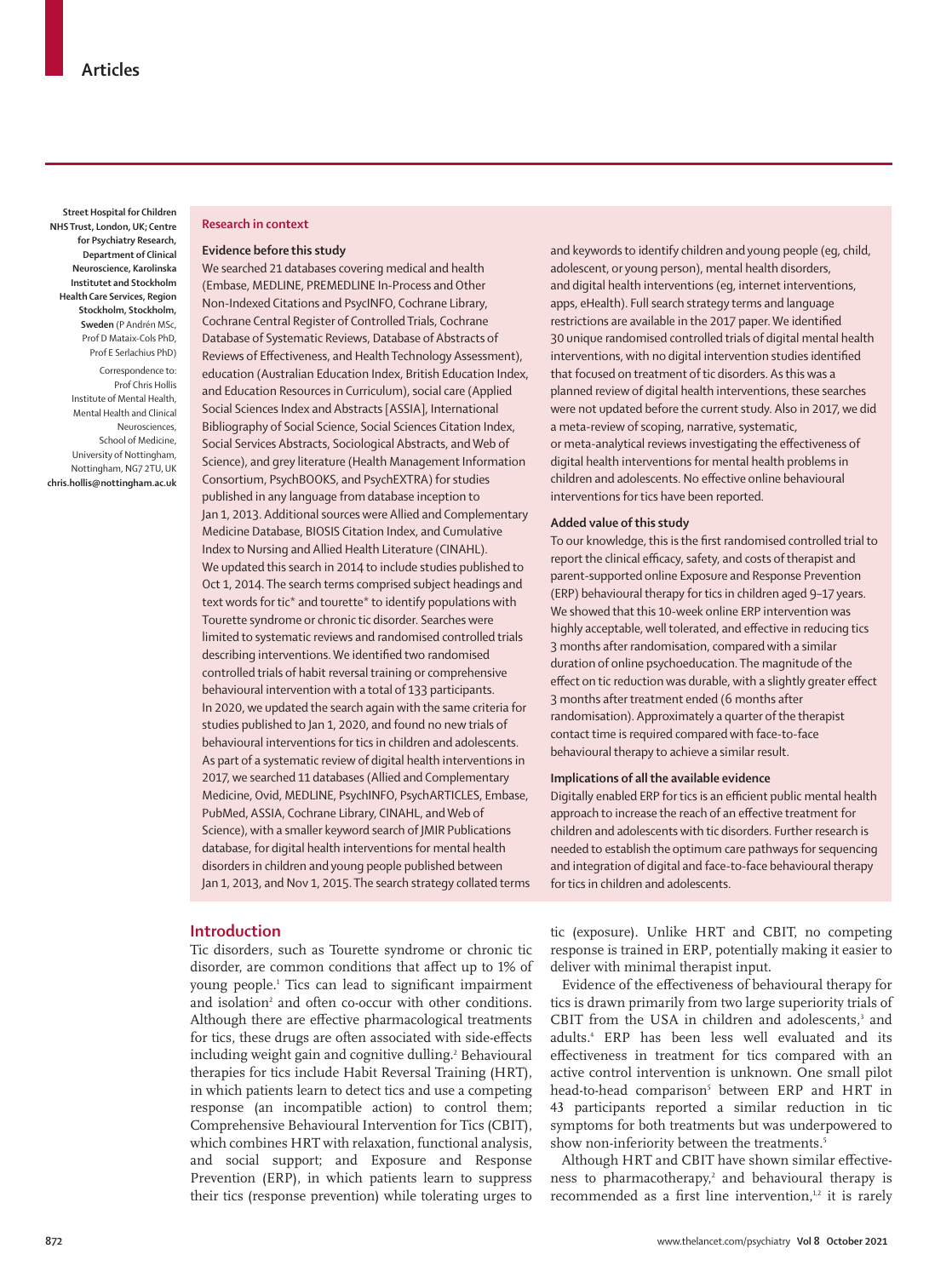available. In the UK, a small study found that only one in five children and adolescents with tic disorders has access to behavioural therapy, and less than half of those with access received the recommended number of sessions.6 Barriers to access include a shortage of trained therapists and therapy being offered only at specialist treatment centres, meaning patients must often travel long distances. The COVID-19 pandemic has highlighted the urgent need to offer cost-effective interventions that can be delivered remotely and in digital formats.7

Across various mental health conditions, meta-analyses show that online internet-delivered cognitive behavioural therapy (CBT) is as efficacious as face-to-face delivery and can result in substantial cost-savings.8 Evidence from studies<sup>,</sup> of internet-delivered CBT with adults suggests that therapist-guided online interventions lead to better outcomes than standalone online CBT. Given the paucity of child therapists in this specialty, a more pragmatic solution might entail a blended approach of digitally enabled therapy in which the core therapeutic content is delivered online in a standardised chapter format, but is supported asynchronously by a non-specialist therapist whose primary role is to promote engagement. A metaanalysis<sup>10</sup> of CBT for anxiety and depression in children suggested that parents are also a potentially valuable but under-researched resource to support the use of internetdelivered CBT in children.

Researchers in Sweden developed an online platform to provide therapist-supported internet-delivered CBT, called BIP [\(Barninternetprojektet](http://www.bup.se/bip) [Child Internet Project]). The platform has been used to deliver therapy to children with a range of mental health conditions, including anxiety and obsessive-compulsive disorder.<sup>11,12</sup> Compared with other conditions, internet delivery of therapy for tics has received less interest.<sup>13</sup> One small pilot study14 using the BIP platform compared 10 weeks of therapist-guided, parent-supported HRT against ERP in children and adolescents with tics who were followed up at 3 months and 12 months after end of treatment. The findings indicted that the method of delivery was highly acceptable to families. Although this pilot study was not designed or powered to evaluate efficacy, the results support the feasibility and promise of online ERP for treating tics and justify further investigation to assess clinical effectiveness and cost-effectiveness. In our study, we aimed to evaluate the clinical effectiveness and costs of a therapist-supported, parent-assisted, internetdelivered ERP programme for tics in children and adolescents in England.

#### **Methods**

## **Study design**

The Online Remote Behavioural Intervention for Tics (ORBIT) trial is a multicentre, parallel group, single-blind, randomised controlled trial, done across two Child and Adolescent Mental Health Services sites in England. Site one (Queen's Medical Centre, Nottingham) was based in a mid-sized city and was a regional centre for tic treatment. Site two (Great Ormond Street Hospital, London) was a large metropolitan national paediatric centre of excellence. The trial had two phases: phase 1 was a per-protocol follow-up for 6 months after patient randomisation and phase 2 is a naturalistic follow-up for 18 months after patient randomisation. We present the findings from phase 1.

Ethical and Health Research Authority approval was received from North West Greater Manchester Research Ethics Committee (18/NW/0079). The published trial protocol is available online<sup>15</sup> and was approved by an independent trial steering committee and data monitoring committee. Two substantial amendments were made (appendix p 1).

**See Online for appendix** 

#### **Participants**

Eligible participants were aged 9–17 years with a moderate or severe tic disorder (Tourette syndrome or chronic tic disorder) defined as Yale Global Tic Severity Scale (YGTSS)<sup>16</sup> Total Tic Severity Score (TTSS) of more than 15, or more than 10 if only motor or vocal tics were present in the past 7 days. All participants were required to have broadband and access to smartphone, desktop computer, or laptop computer and the capacity to provide informed, written consent.

Participants were excluded if they had engaged in structured behavioural intervention for tics (eg, HRT, CBIT, or ERP) within the previous 12 months or were about to start; started or stopped medication for tics within the previous 2 months; had current alcohol or substance dependence, psychosis, suicidality, anorexia nervosa (assessed via the Development and Well Being Assessment [DAWBA]),<sup>17</sup> or suspected moderate to severe intellectual disability (assessed via Child and Adolescent Intellectual Disability Screening [CAIDS-Q]);18 presented an immediate risk to self or others; or the child had no parent or carer who was able to speak, read, or write in English.

Participants were recruited either by referral from one of 16 participating Child and Adolescent Mental Health Services or community paediatric clinics in England and the two study sites, or by self-referral via the Tourettes Action website or the study website. The study outcome assessors completed an initial telephone consultation to establish likely eligibility, and parents or carers completed the online DAWBA. Potential participants who were deemed eligible after this initial screening phase attended a baseline assessment at one of the two study sites, at which assessors did further eligibility assessments, including YGTSS and CAIDS-Q. Written informed consent was obtained from participants or their parents or carers before undertaking the baseline assessment.

Participants younger than 16 years had parent or guardian signed written consent and signed their own written assent. Participants aged 16–17 years had parent For more on **Barninternetprojektet** see http://www.bup.se/bip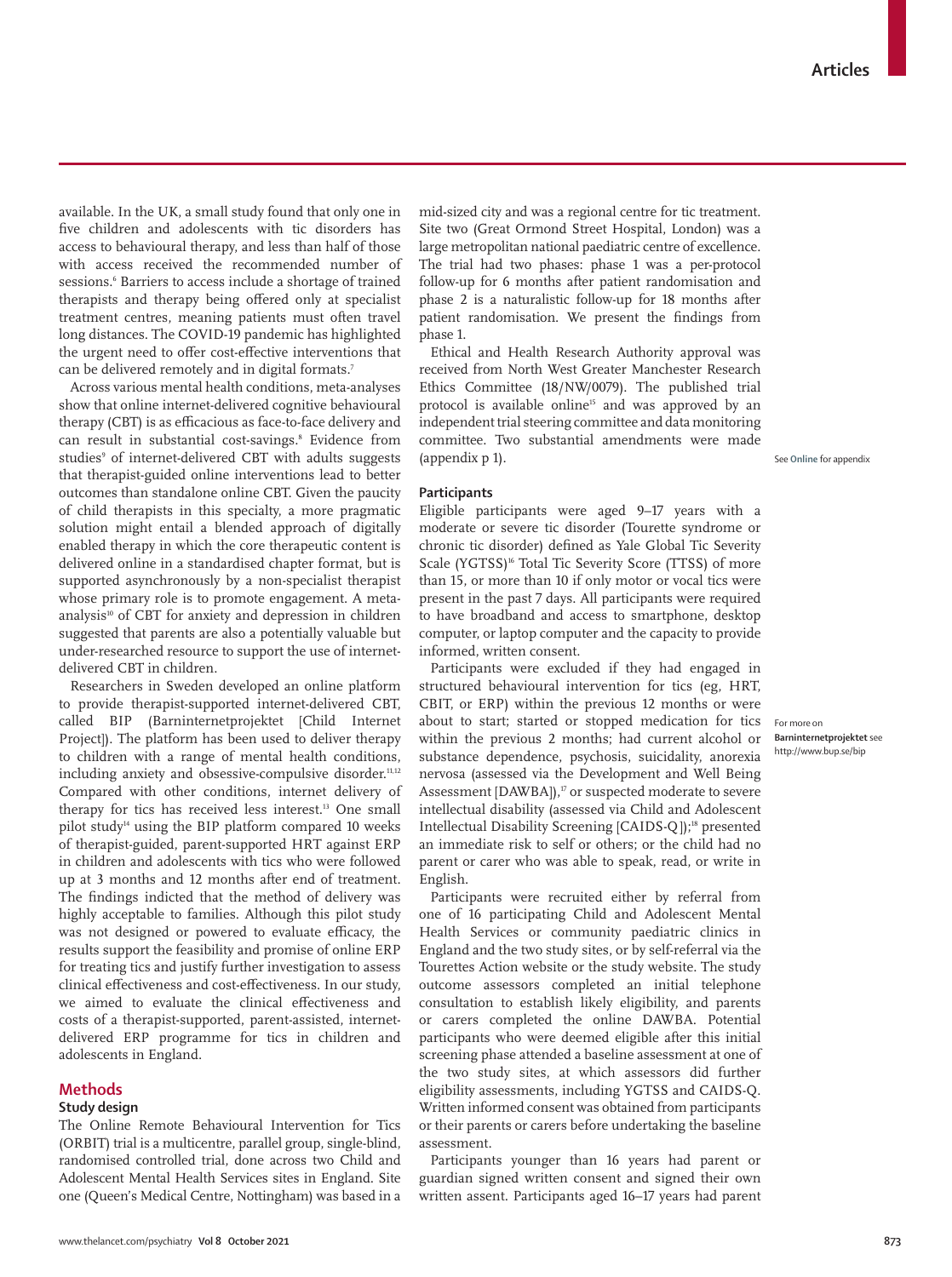or guardian signed written consent and signed their own written consent.

### **Randomisation and masking**

For more on **Sealed Envelope** see https://www.sealedenvelope.com

Participants were randomly assigned (1:1) to receive either 10 weeks of online, remotely delivered, therapistsupported ERP for tics, or online therapist-supported education about tics (referred to as psychoeducation [the active control]). Outcome assessors randomly assigned participants using a secure web-based randomisation system developed by [Sealed Envelope](https://www.sealedenvelope.com) and managed by Priment Clinical Trials Unit, following specified standard operating procedures. Randomisation was stratified by study site using block randomisation with varying block sizes. Therapists and an independent assessor who did not do outcome assessments were informed of the allocation via email. The independent assessor verified that each participant was assigned to their allocated intervention, and no instances of incorrect allocation were observed. Outcome assessors, statisticians, health economists, the trial manager, and the chief investigator were masked to group allocation. Participants were not directly informed of their allocation by either the researcher or the therapist, but they might have been able to establish allocation from the content once treatment commenced. Participants were reminded about the importance of masking at each follow-up, and breaks of allocation concealment were reported to the trial manager. All instances would be reviewed by the independent trial steering committee and data monitoring committee.

#### **Procedures**

Treatments were delivered via the secure online BIP platform. Participants and their parent or carers created their log-in details at the baseline assessment and set a treatment start date within 1 week of random assignment. Where possible, participants were briefly introduced to their therapist in person at the baseline assessment. Preliminary measures were done, including demographics, Child and Adolescent Service Use Schedule,<sup>19</sup> and Children's Global Assessment Scale (CGAS),<sup>20</sup> exposure to concomitant interventions and CAIDS-Q (to establish eligibility for treatment). We then did the YGTSS assessment to establish presence and severity of tics as per the protocol inclusion criteria. All researchers undertook extensive YGTSS training and supervision sessions. Training and supervision were delivered by a clinician expert in the delivery and evaluation of the primary measures. All researchers had to reach a specified level of expertise before initiation of baseline assessments. The therapists assigned the participant to their allocated treatment and emailed a reminder to log in on their start date.

The treatment content has been described elsewhere.<sup>15</sup> In summary, information was presented in chapters, which the family (child or adolescent and parent or carer) were requested to work through. The therapist aimed to have 10–20 minutes contact time with the participants (combined contact time with the parent or carer and child or adolescent) each week to check progress, encourage motivation, and answer questions, but did not deliver therapeutic content. Both the ERP intervention and the psychoeducation consisted of ten chapters for the child or adolescent and ten different chapters for parents or carers, designed to be delivered over 10 weeks. The therapist provided support for either ERP or psychoeducation through asynchronous contact (typically delivered via online messages sent through BIP) during these 10 weeks.

The internet-delivered ERP intervention was adapted from published treatment manuals by Verdellen and colleagues.21 Participants were requested first to practise controlling their tics for increasingly long periods of time (response prevention), and then to deliberately provoke the premonitory urges while not releasing any tics (exposure and response prevention). All tics were targeted at the same time. Specific triggers to provoke the urge to tic were identified and used by participants, and then used in everyday situations to improve generalisability of the gains. The psychoeducation comparator focused on the history, prevalence, and risk typically associated with tic disorders, and advised healthy habits with no information on tic control. For both interventions, the main treatment information was delivered via ten childcompleted chapters; participants were considered treatment completers if child chapters 1–4 were completed. The first four chapters included the active exposure and response prevention components of the intervention and were thus considered the minimum therapeutic dose. The ten parent chapters focused on how best to support the child during their treatment.

Therapists (graduate level education) were not required to have previous experience in treating tic disorders but were trained on the platform and its contents and received regular expert supervision.<sup>22</sup> As the therapists did not deliver active therapeutic content it was not necessary to account for potential therapist effects in statistical analysis. Participants completed brief online measures at 3 weeks and 5 weeks after randomisation, and completed online and outcome-assessor rated measures at baseline, 3 months, 6 months, 12 months, and 18 months after randomisation. All follow-up outcome-assessor rated measures were completed remotely, via videoconferencing or telephone.

## **Outcomes**

The primary outcome was tic severity at 3 months after randomisation as measured by YGTSS-TTSS, a semistructured interview that combines separate scales of motor tics (score 0–25) and vocal tics (score 0–25) to provide a total score of 0–50, with higher scores indicating greater severity. YGTSS-TTSS is the gold standard measure of tics and is used widely in clinical practice and research. It is freely available in the public domain and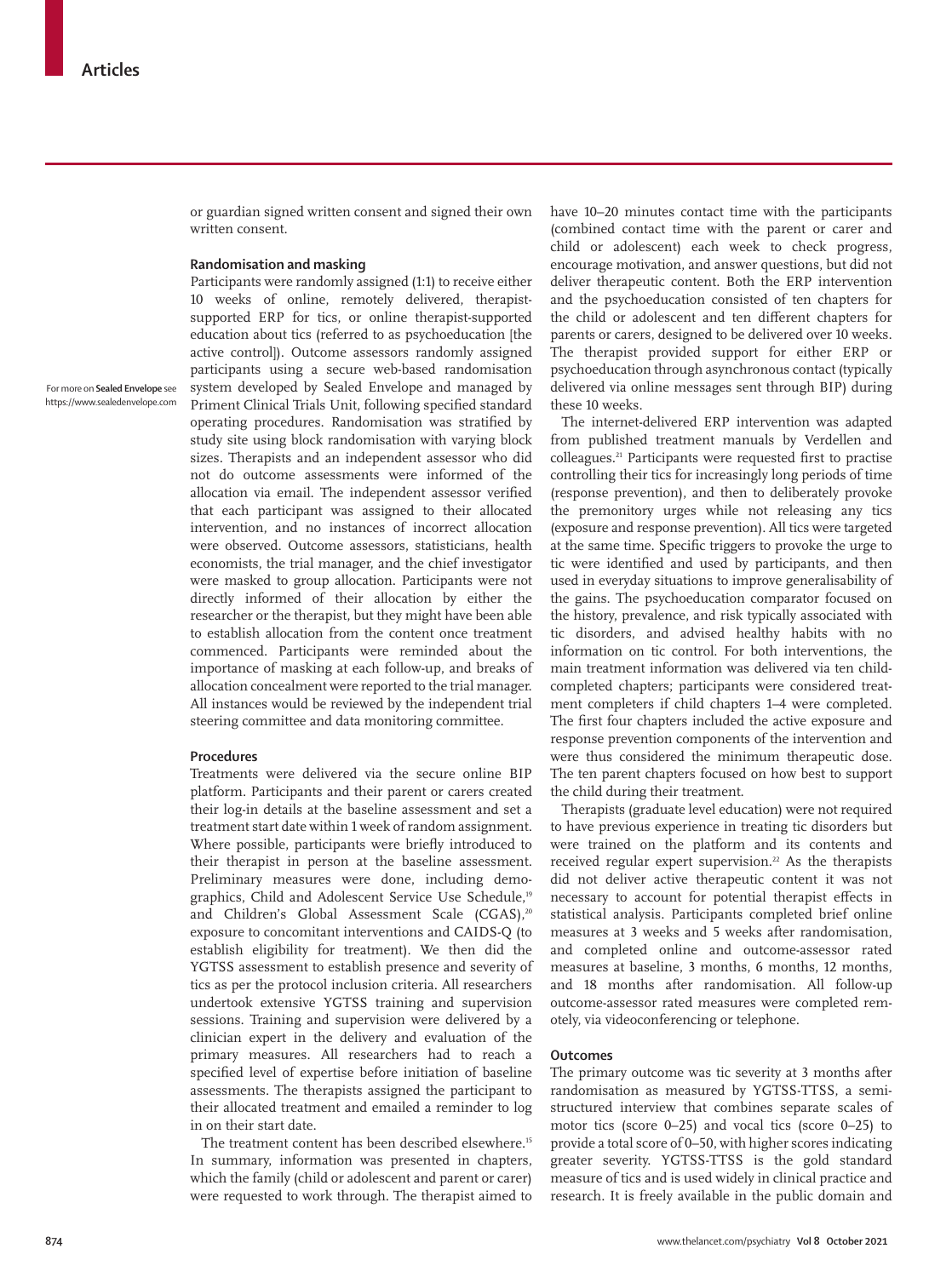has been translated into many languages. YGTSS-TTSS was completed by a masked outcome-assessor. All outcome-assessors completed mandatory structured training on YGTSS before starting, and agreement with an expert rater was assessed every 6 months (appendix p 2).

Secondary outcomes were reduction in tic-related impairment assessed through the YGTSS impairment scale (score 0–50); global assessment of symptom improvement measured via the Clinical Global Impressions—Improvement scale (CGI-I);<sup>23</sup> global functioning assessed via CGAS; and service use using a modified version of the Child and Adolescent Service Use Schedule to include specific specialist tic disorder services and medications. These outcomes were measured at baseline, 3 months, and 6 months after randomisation, through interviews done by the masked outcome assessors with the parent or carer and child or young person.

Parents or carers reported secondary outcomes online, including measures of general behavioural and emotional difficulties (Strengths and Difficulties Questionnaire),<sup>24</sup> generic health-related quality of life (proxy-rated childhealth-utility-9D [CHU9D]),<sup>25</sup> and adverse events or sideeffects (modified version of the Hill and Taylor<sup>26</sup> side-effects scale). A parent assessment of tics measured via the Parent Tic Questionnaire<sup>27</sup> was completed at these times and at 5 weeks after randomisation.

Additional outcomes completed online by the child or adolescent included generic quality of life by CHU9D and a disease-specific measure of quality of life by Child and Adolescent Gilles de la Tourette Syndrome Quality of Life Scale (C&A-GTS-QOL).<sup>28</sup> Two additional measures (Mood and Feelings Questionnaire<sup>29</sup> and Spence Childhood Anxiety Scale)<sup>30</sup> were completed by the child or adolescent at 5 weeks after randomisation and at baseline, 3 months, and 6 months after randomisation. For the purpose of this study, a measure of treatment credibility was developed and completed online by parent or carer and child or adolescent at 3 weeks.15 Premonitory urges were recorded at baseline using the Premonitory Urge for Tics Scale.<sup>31</sup>

Adverse events and side-effects were formally sought and recorded at each follow-up by the side-effects scale and Mood and Feelings Questionnaire. Participants were also encouraged to report adverse effects to their therapist or outcome assessor (appendix pp 4–6).

## **Statistical analysis**

Based on findings of other trials, $1$  we calculated the sample size to detect a clinically important average difference of 0·5 SDs between ERP and psychoeducation with 90% power at  $p<0.05$  (two-sided). When allowing for 20% dropout, this required a total sample size of 220 participants.

Statistical analyses were done using Stata (version 16) in line with a predefined statistical analysis plan approved by the trial steering committee. Analysis for the primary



#### *Figure 1:* **Trial profile**

DAWBA=Development and well-being assessment. CAIDS-Q=Child and Adolescent Intellectual Disability Screening Questionnaire. YGTSS=Yale Global Tic Severity Scale. \*Analysis was done in all randomised patients for whom data were available for each timepoint and outcome. Safety analysis was by intention to treat.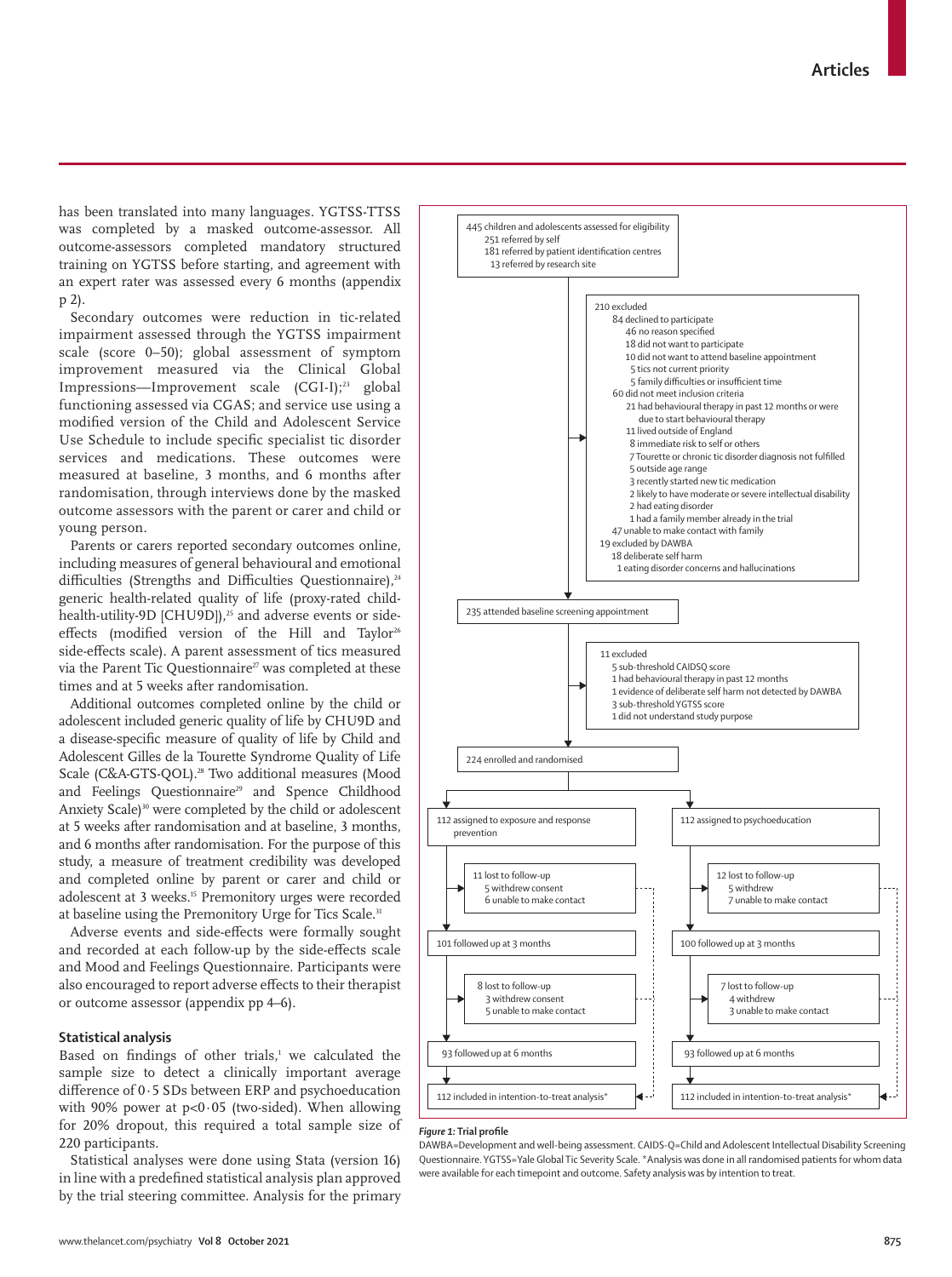|                                             | Psychoeducation (n=112) | <b>Exposure and response</b><br>prevention (n=112) |
|---------------------------------------------|-------------------------|----------------------------------------------------|
| Age at random assignment, years             | 12.4(2.1)               | 12.2(2.0)                                          |
| Sex                                         |                         |                                                    |
| Male                                        | 87 (78%)                | 90 (80%)                                           |
| Female                                      | 25 (22%)                | 22 (20%)                                           |
| Ethnicity                                   |                         |                                                    |
| White                                       | 99 (88%)                | 96 (86%)                                           |
| Asian                                       | 3(3%)                   | 7(6%)                                              |
| <b>Black</b>                                | $0(0\%)$                | 1(1%)                                              |
| Mixed                                       | 7(6%)                   | 3(3%)                                              |
| Other                                       | 1(1%)                   | $0(0\%)$                                           |
| Not given                                   | 2(2%)                   | 5(4%)                                              |
| Main caregiver in trial                     |                         |                                                    |
| Mother                                      | 101 (90%)               | 93 (83%)                                           |
| Father                                      | 10 (9%)                 | 16 (14%)                                           |
| Grandmother                                 | 1(1%)                   | 1(1%)                                              |
| Other                                       | $0(0\%)$                | 2(2%)                                              |
| Mother's highest educational level          |                         |                                                    |
| No qualifications                           | 1(1%)                   | 3(3%)                                              |
| Mandatory secondary education (eg, GCSEs)   | 17 (15%)                | 16 (14%)                                           |
| Further education (eg, A-levels, BTEC, NVQ) | 32 (29%)                | 33 (29%)                                           |
| Higher education (eg, BA, BSc)              | 46 (41%)                | 46 (41%)                                           |
| Postgraduate education (eg, MA, MSc, PhD)   | 16 (14%)                | 14 (13%)                                           |
| Father's highest educational level          |                         |                                                    |
| No qualifications                           | 5 (4%)                  | 2(2%)                                              |
| Mandatory secondary education (eq, GCSEs)   | 29 (26%)                | 29 (26%)                                           |
| Further education (eq, A-levels, BTEC, NVQ) | 33 (29%)                | 35 (31%)                                           |
| Higher education (eg, BA, BSc)              | 34 (30%)                | 32 (29%)                                           |
| Postgraduate education (eg, MA, MSc, PhD)   | 11 (9%)                 | 14 (13%)                                           |
| Mother's occupational status                |                         |                                                    |
| Not in work or unemployed                   | 22 (20%)                | 19 (20%)                                           |
| Manual or semimanual occupation             | 26 (23%)                | 24 (21%)                                           |
| Professional occupation                     | 57 (51%)                | 65 (58%)                                           |
| Other                                       | 7(6%)                   | 4(4%)                                              |
| Father's occupational status                |                         |                                                    |
| Not in work or unemployed                   | 4 (4%)                  | 2(2%)                                              |
| Manual or semimanual occupation             | 30 (27%)                | 33 (29%)                                           |
| Professional occupation                     | 67 (60%)                | 65 (58%)                                           |
| Other                                       | 10 (9%)                 | 12 (11%)                                           |
| Tic types                                   |                         |                                                    |
| Both motor and vocal tics                   | 106 (95%)               | 103 (92%)                                          |
| Motor tics only                             | 6(5%)                   | 9(8%)                                              |
| Vocal tics only                             | $0(0\%)$                | $0(0\%)$                                           |
| Comorbidities*                              |                         |                                                    |
| Anxiety disordert                           | 27 (24%)                | 34 (30%)                                           |
| ADHD                                        | 25 (22%)                | 26 (23%)                                           |
| Oppositional defiant disorder               | 23 (21%) of 111         | 26 (24%) of 110                                    |
| Autism spectrum disorder                    | 4(4%)                   | 9 (8%) of 111                                      |
| Obsessive compulsive disorder               | 3(3%)                   | 8(7%)                                              |
| Major depression                            | 6(5%)                   | 2(2%)                                              |
| Conduct disorder                            | 2 (2%) of 111           | 3 (3%) of 110                                      |
|                                             |                         | (Table 1 continues on next page)                   |

outcome was done on a modifed intention-to-treat basis, in which participants were analysed according to their allocated group using all available data for a given outcome and timepoint. In line with the statistical analysis plan, 95% CIs are reported rather than p values. Secondary outcomes and duration of response were analysed based on number of patients in the intentionto-treat population who supplied data. Safety analyses were done by intention to treat.

Baseline demographic characteristics of participants and their clinical and mental health outcomes at baseline, 3 months after randomisation, and 6 months after randomisation were summarised by randomised group using mean (SD) for continuous data or count (%) for categorical data. The primary outcome was estimated using a linear regression model with YGTSS-TTSS at 3 months as the outcome and study group as the main explanatory variable, adjusting for YGTSS-TTSS at baseline and site.

Similar linear regression models were fitted to estimate the effect of the intervention on secondary outcomes at 5 weeks, 3 months, and 6 months after random assignment. The statistical model for CGI-I did not adjust for baseline since this is a measure of change. Using CGI-I to indicate response to treatment, the scale was dichotomised to define response as improved or much improved versus non-response as minimally improved, stayed the same, worse, or very much worse. Two unplanned subgroup analyses explored whether the effect of the intervention on the primary outcome was modified by diagnosis of either anxiety or ADHD. The statistical models were the same as for the main analysis of the primary outcome, with the addition of a fixed effect of the comorbidity (anxiety or ADHD) and an interaction between the comorbidity and study groups. All statistical analyses were by complete case.

A text message notification was sent to the therapist every time a participant or parent logged in so they could monitor progress and provide support if needed. A variable cost was calculated at  $f_0$ . 17 for each SMS notification. A separate full economic evaluation will be done at 18 months of follow-up (phase 2) as the follow-up duration of 6 months is insufficient for calculating an incremental cost per quality-adjusted life year (QALY) gained. Here we explore the cost of delivering the ERP and psychoeducation interventions, examine relevant health-care resource use, and evaluate the suitability of CHU9D for calculating QALYs in an 18-month analysis. Further details on the method and findings can be found in the appendix (pp 8–23). The trial was registered with ISRCTN (ISRCTN70758207) and ClinicalTrials.gov (NCT03483493).

## **Role of the funding source**

The study was funded by the UK National Institute for Health Research Health Technology Assessment (Ref 16/17/02). The funders had no role in the study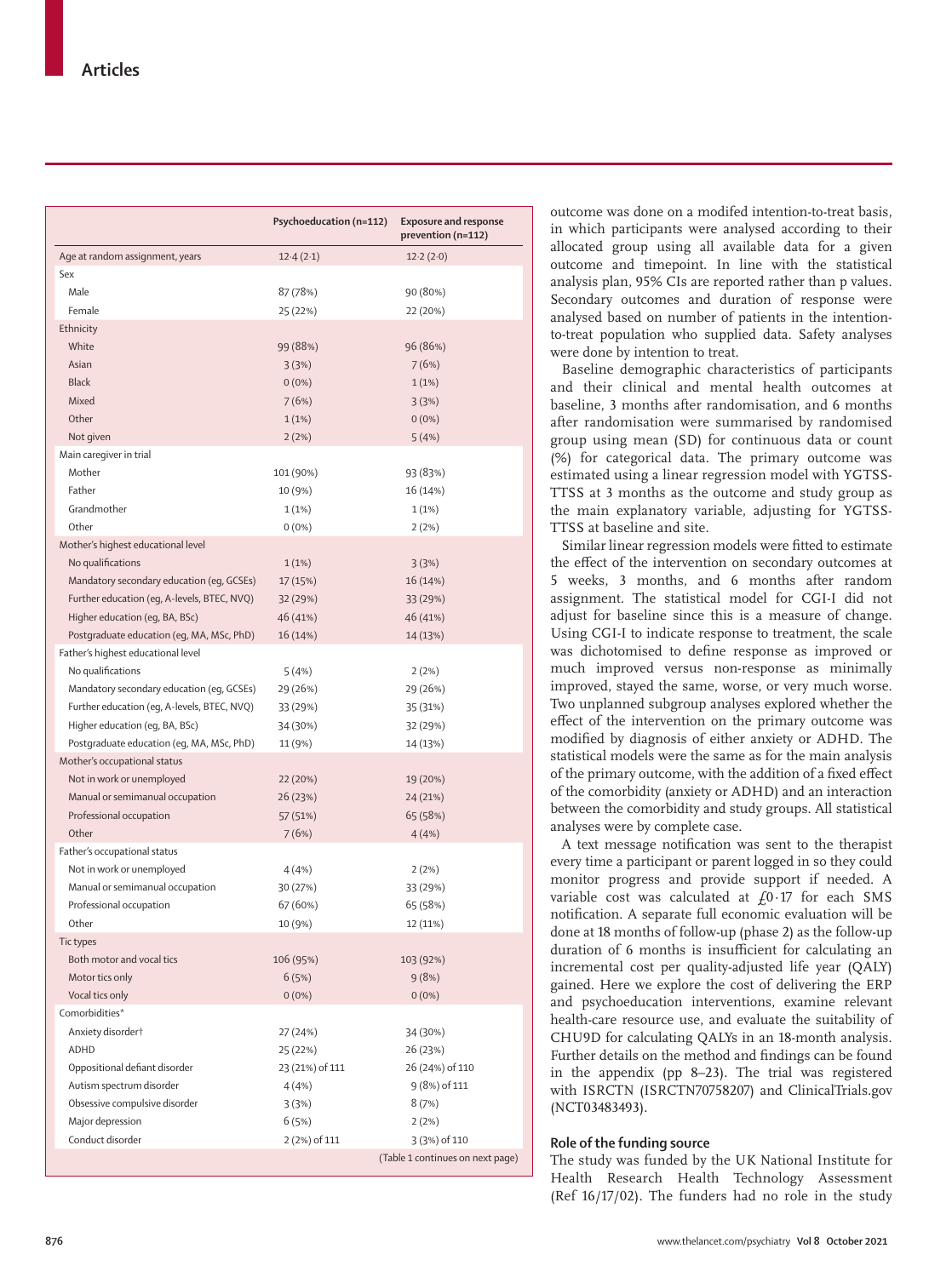design, data collection, data analysis, data interpretation, writing of the report, or the decision to submit the paper for publication.

#### **Results**

Between May 8, 2018, and Sept 30, 2019, we assessed 445 potential participants for inclusion in the study. 210 were excluded following initial telephone screening (n=191) or DAWBA results (n=19), and 235 attended a baseline assessment and gave informed consent. 11 candidates were excluded after the further screening measures, and 224 participants were enrolled and randomly assigned to receive ERP intervention (n=112) or psychoeducation (n=112; figure 1). 204 patients received the minimum intervention (completing at least the first four chapters) and were considered treatment completers (99 in the ERP group and 105 in the psychoeducation group). In the ERP group, 11 patients were lost to follow-up 3 months after randomisation, and a further eight patients were lost to follow-up 6 months after randomisation. In the psychoeducation group, 12 patients were lost to followup 3 months after randomisation, and a further seven were lost to follow-up 6 months after randomisation. 186 patients were followed up 6 months after randomisation (93 in the ERP group and 93 in the psychoeducation group). Although participants were reminded about the importance of masking at each follow-up, four instances of allocation concealment breaking were reported to the trial manager. In all instances the child disclosed information about their treatment to the outcome assessor at the end of the follow-up assessment. In these cases, subsequent follow-up assessments were done by an alternative, masked assessor. All instances were reviewed by the independent trial steering committee and data monitoring committee for monitoring. The last participant completed the 6-month follow-up on April 30, 2020, at which point phase 1 of the ORBIT trial was completed.

Baseline characteristics are shown in table 1. Participants had a mean age of 12 years, were predominately male (177 [79%] of 224) and defined their ethnicity as White (195 [87%]). Only 30 (13%) participants were receiving medication for tics. Premonitory urges score at baseline was similar across the groups (mean Premonitory Urge for Tics Scale score 22, SD 7 for the ERP group and 21, SD 6 for the psychoeducation group), equating to medium intensity for premonitory urges. Baseline scores on the primary and secondary outcome measures were similar across the trial groups (table 2). Primary outcome data were available for 99 (88%) of 112 participants in the intervention group and 105 (94%) of 112 participants in the psychoeducation group. The only predictor of missingness was site, which was included as a covariate in the statistical model.

Mean YGTSS-TTSS at 3 months after randomisation was 23·9 (SD 8·2) in the ERP group compared with  $26.8$  (7.3) in the psychoeducation group. The mean total decrease in YGTSS-TTSS at 3 months was 4·5 (16%,

Data mean (SD) or n (%). \*Comorbidities are based on 50% or greater probability of having a DSM-IV or DSM 5 diagnosis as assessed by the Development and Wellbeing Assessment. Denominators vary because insufficient information was supplied for some participants to make either a positive or negative diagnosis. †Anxiety disorders included were separation anxiety, specific phobias, social phobia, panic disorder, agoraphobia, and post-traumatic stress disorder. Diagnoses are not mutually exclusive and so percentages are not expected to total 100%. ‡Clonidine, risperidone, aripiprazole, haloperidol, guanfacine, or topiramate.

*Table 1:* **Baseline characteristics of participants**

SD 1 $\cdot$ 1) in the ERP group versus 1 $\cdot$  6 (6%, 1 $\cdot$ 0) in the psychoeducation group, and at 6 months was 6·9 (24%, 1.2) in the ERP group versus  $3.4$  (12%, 1.0) in the psychoeducation group. The estimated mean difference in YGTSS-TTSS change between the groups at 3 months, adjusted for baseline and site, was –2·29 points (95% CI  $-3.86$  to  $-0.71$ ) in favour of ERP, with an effect size of  $-0.31$  (95% CI $-0.52$  to  $-0.10$ ; table 2).

This adjusted effect on tics increased slightly from 3 months to 6 months (estimated difference in YGTSS-TTSS  $-2.64$ , 95% CI  $-4.56$  to  $-0.73$ ; effect size  $-0.36$ ,  $-0.62$  to  $-0.10$ ). Standardised effect sizes for primary and secondary outcomes are shown in figure 2.

The secondary outcome of parent-reported tic symptoms (by Parent Tic Questionnaire) supported the primary outcome finding at 3 months (estimated difference between treatment groups –9·44, 95% CI  $-15.37$  to  $-3.51$ ) and 6 months  $(-8.60, -14.43$  to  $-2.77)$ . There was no statistically significant difference in tic-related impairment as measured by the YGTSS impairment scale at either timepoint (table 2).

Other secondary outcomes including parent-reported general emotional and behavioural functioning, young person-reported low mood, and outcome assessorreported overall functioning were not significantly different between the two groups at 3 or 6 months. Although there was no difference in young personreported anxiety at 3 months, there was a difference in favour of the ERP group at 6 months (estimated difference in Spence Childhood Anxiety Scale –5·10, 95% CI  $-9.70$  to  $-0.50$ ). Young person-reported ticspecific quality of life (C&A-GTS-QOL) and the outcome assessor-completed perception of global improvement (CGI-I) showed better results in the ERP group than psychoeducation at 3 months (estimated difference in C&A GTS-QOL –4·81, 95% CI –8·79 to –0·83; estimated difference in CGI-I –0.41; 95% CI –0.71 to –0.11) but showed no difference at 6 months.

There were no differences in score on the Mood and Feelings Questionnaire or Parent Tic Questionnaire at 5 weeks after randomisation (appendix p 26). An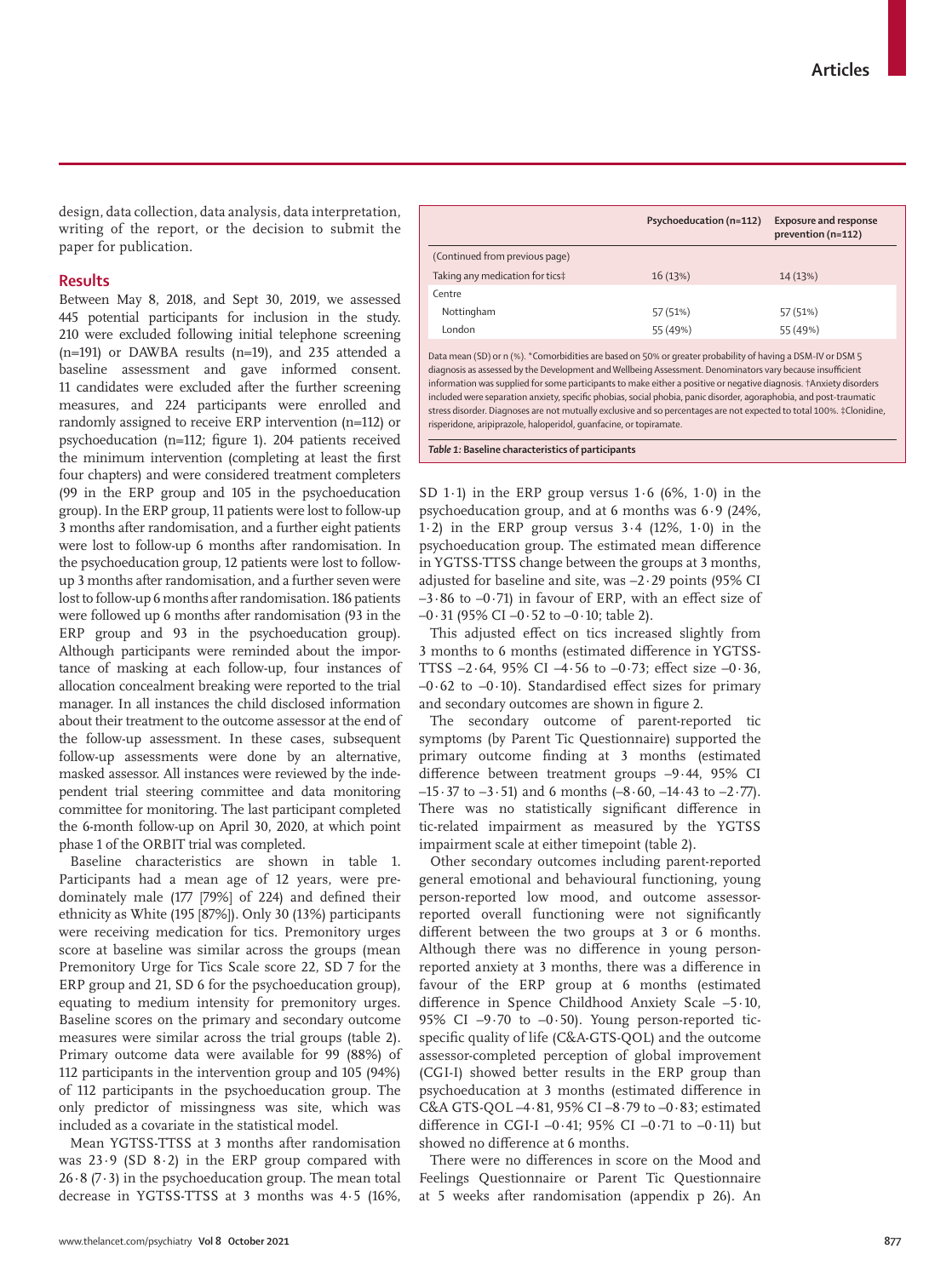|                                                             | Psychoeducation<br>$(n=112)$ | <b>Exposure and response</b><br>prevention (n=112) | <b>Estimated difference</b><br>(95% CI) | <b>Standardised effect</b><br>size |
|-------------------------------------------------------------|------------------------------|----------------------------------------------------|-----------------------------------------|------------------------------------|
| <b>Baseline</b>                                             |                              |                                                    |                                         |                                    |
| Primary outcome                                             |                              |                                                    |                                         |                                    |
| YGTSS-TTSS                                                  | 28.4(7.1)                    | 28.4(7.7)                                          | $\ddot{\phantom{a}}$                    | $\ddot{\phantom{a}}$               |
| Secondary outcomes                                          |                              |                                                    |                                         |                                    |
| YGTSS-Impairment                                            | 22.9(9.9)                    | 23.8(10.3)                                         |                                         |                                    |
| Parent Tic Questionnaire                                    | 53.1(26.1)                   | 54.7(29.9)                                         | $\ddot{\phantom{a}}$                    |                                    |
| Children's Global Assessment Scale                          | 72.1(11.8)                   | 70.7(13.7)                                         | $\ddot{\phantom{a}}$                    |                                    |
| Strengths and Difficulties Questionnaire                    | 16.3(6.2)                    | 18.0(6.5)                                          | $\ddot{\phantom{a}}$                    |                                    |
| Mood and Feelings Questionnaire                             | 15.9(11.5)                   | 16.3(11.3)                                         |                                         |                                    |
| Spence Child Anxiety Scale*                                 | 30.5(17.9)                   | 32.9(20.2)                                         |                                         |                                    |
| C&A-GTS-QOL†                                                | 35.0(17.2)                   | 36.6(16.4)                                         | $\ddot{\phantom{a}}$                    |                                    |
| 3 months                                                    |                              |                                                    |                                         |                                    |
| Primary outcome                                             |                              |                                                    |                                         |                                    |
| YGTSS-TTSS                                                  | 26.8(7.3)                    | 23.9(8.2)                                          | $-2.29$ ( $-3.86$ to $-0.71$ )          | $-0.31$ ( $-0.52$ to $-0.10$ )     |
| Secondary outcomes                                          |                              |                                                    |                                         |                                    |
| Patients analysed for secondary outcomes at<br>3 months (n) | 101                          | 100                                                | $\ddot{\phantom{a}}$                    | $\ddot{\phantom{a}}$               |
| YGTSS-Impairment                                            | 19.1 (10.9)                  | 16.7(10.4)                                         | $-2.24$ ( $-4.82$ to 0.33)              |                                    |
| Parent Tic Questionnaire                                    | 45.7(25.5)                   | 34.7(26.4)                                         | $-9.44$ ( $-15.37$ to $-3.51$ )         |                                    |
| Clinical Global Impression-Improvement                      | 3.37(1.11)                   | 2.96(1.1)                                          | $-0.41$ ( $-0.71$ to $-0.11$ )          |                                    |
| Children's Global Assessment Scale                          | 75.2(12.6)                   | 75.9(12.6)                                         | $0.96$ ( $-1.48$ to $3.41$ )            |                                    |
| Strengths and Difficulties Questionnaire                    | 14.2(6.3)                    | 14.7(6.1)                                          | $-0.38$ ( $-1.62$ to $0.85$ )           |                                    |
| Mood and Feelings Questionnaire                             | 12.6(11.1)                   | 10.7(11.1)                                         | $-1.36$ ( $-3.75$ to $1.02$ )           |                                    |
| Spence Child Anxiety Scale                                  | 28.2(18.3)                   | 27.2(19.0)                                         | $-2.80$ ( $-6.52$ to 0.93)              |                                    |
| C&A-GTS-QOL†                                                | 31.8(17.7)                   | 25.7(18.0)                                         | $-4.81 (-8.79$ to $-0.83)$              | $\ddotsc$                          |
| 6 months                                                    |                              |                                                    |                                         |                                    |
| Primary outcome                                             |                              |                                                    |                                         |                                    |
| YGTSS-TTSS                                                  | 25.0(7.6)                    | 21.5(8.8)                                          | $-2.64$ ( $-4.56$ to $-0.73$ )          | $-0.36$ ( $-0.62$ to $-0.10$ )     |
| Secondary outcomes                                          |                              |                                                    |                                         |                                    |
| Patients analysed for secondary outcomes at<br>6 months (n) | 93                           | 93                                                 |                                         |                                    |
| YGTSS-Impairment                                            | 17.0(10.5)                   | 14.7(10.7)                                         | $-1.95$ ( $-4.68$ to 0.78)              |                                    |
| Parent Tic Questionnaire                                    | 40.6 (24.3)                  | 31.1(21.6)                                         | $-8.60$ ( $-14.43$ to $-2.77$ )         |                                    |
| Clinical Global Impression Scale-Improvement                | 3.1(1.1)                     | 2.8(1.3)                                           | $-0.31$ ( $-0.66$ to 0.03)              |                                    |
| Children's Global Assessment Scale                          | 76.8(12.3)                   | 77.5(14.7)                                         | $0.60$ (-2.24 to 3.44)                  |                                    |
| Strengths and Difficulties Questionnaire                    | 13.3(6.1)                    | 15.3(6.2)                                          | 0.57 (-0.93 to 2.07)                    |                                    |
| Mood and Feelings Questionnaire                             | 11.4(11.2)                   | 11.4(12.1)                                         | $-0.61$ ( $-3.85$ to 2.64)              |                                    |
| Spence Child Anxiety Scale                                  | 25.9(18.7)                   | 25.7 (19.6)                                        | $-5.10$ ( $-9.70$ to $-0.50$ )          |                                    |
| C&A-GTS-QOL+                                                | 28.9 (18.3)                  | 27.4(16.5)                                         | $-2.91$ ( $-7.60$ to 1.78)              | $\ddot{\phantom{0}}$               |

there were 12 missing observations (11%) for the primary outcome in the Exposure and Response Prevention group compared with 11 (10%) in the psychoeducation group. The quantity of missing data for secondary outcomes was similar between groups. \*One value missing at baseline. †Higher scores for C&A-GTS-QOL indicate worse quality of life.

*Table 2:* **Primary and secondary outcome scores at baseline and 3 and 6 months after randomisation**

unplanned post-hoc analysis found no evidence that the ERP therapy had a different effect in participants with or without a comorbid anxiety disorder or with or without comorbid ADHD (appendix p 26). An unplanned analysis showed a significantly greater positive treatment response with ERP at 3 months (patients with CGI-I rating 1 or 2 [very much or much improved] 36 [36%] of 101 patients) than with psychoeducation (20 [20%] of 100 patients, odds ratio [OR] 2·22; 95% CI 1·17–4·20, table 3). This superior treatment response was sustained at 6 months for ERP (44 [47%] of 93 participants) compared with psychoeducation (27 [29%] of 93 participants, OR  $2.20$ ; 95% CI  $1.20-4.04$ ). There were more responders in the ERP group at both timepoints (table 3).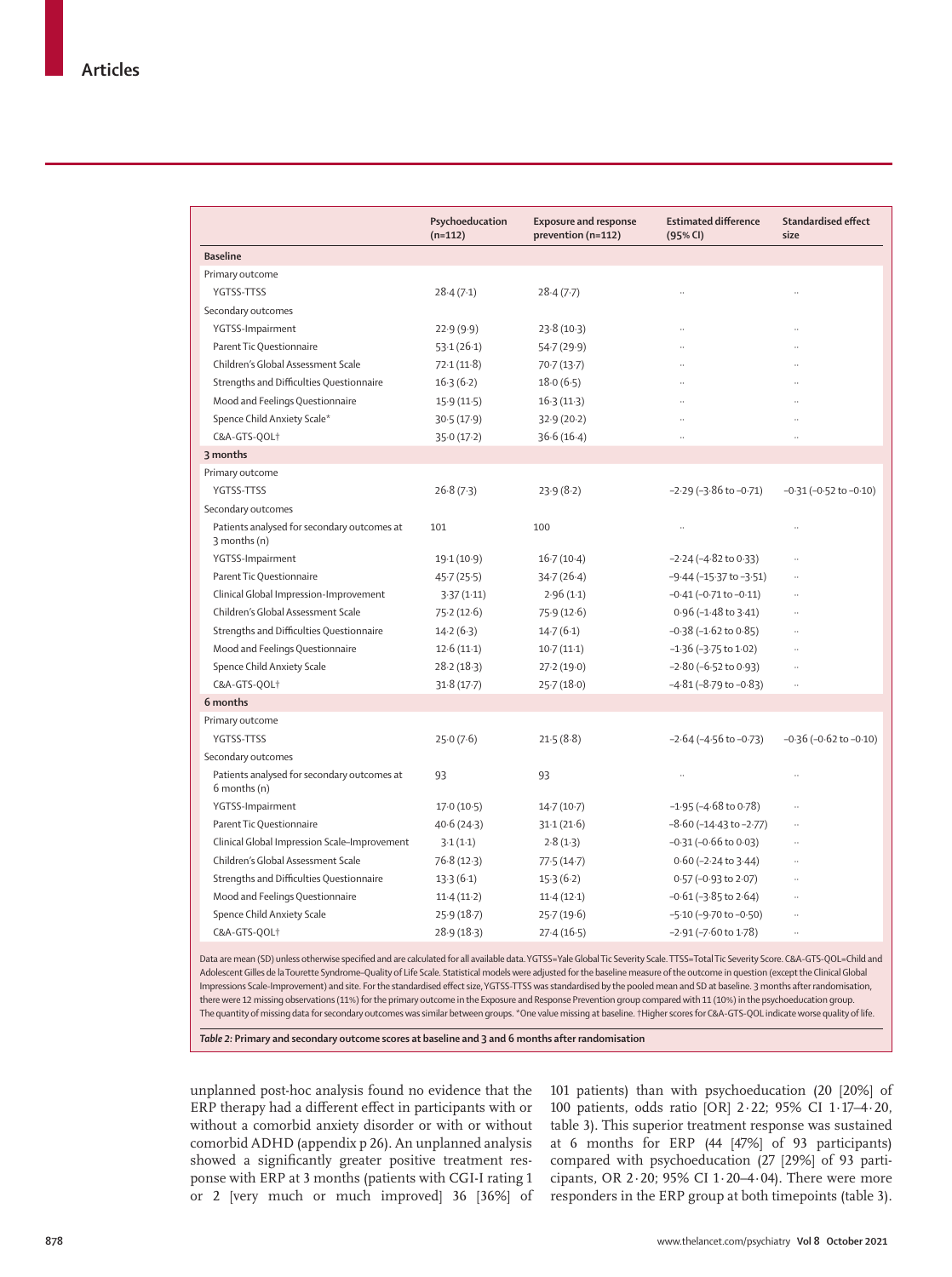Two serious adverse events were recorded during the trial, affecting two participants in the psychoeducation group (one male participant collapsed and was admitted to hospital due to a functional movement disorder and one female participant attended accident and emergency due to a tic attack). Both participants were discharged from hospital with no further action. The parents or carers of the two participants stated that they did not feel the events had been brought on by trial participation, and participants had not recently engaged with the internetdelivered content when the events occurred. Both serious adverse events were reviewed by the independent trial steering committee and data monitoring committee and deemed unrelated to trial participation. Slightly fewer adverse events were reported in the ERP group (n=359) than in the psychoeducation group (n=431), and fewer participants in the ERP group had one or more adverse events (88 [79%] of 112 participants) than in the psychoeducation group (94 [84%] of 112 participants). The most commonly occurring adverse events were low mood, increase in tics, and anger or irritability (appendix p 6).

Overall, engagement with the intervention was high in both groups, with minimum treatment completion (at least four chapters) in 99 (88%) of 112 participants in the ERP group and 105 (94%) of 112 participants in the psychoeducation group. The number of log-ins were similar across both groups, with only slightly more logins for the participants in the ERP group (mean difference 7 $\cdot$  07, 95% CI 2 $\cdot$  27 to 11 $\cdot$  88; p=0 $\cdot$  02, appendix p 7). Perception of treatment suitability and credibility was also high across both groups (appendix p 7). Patients in the ERP group had a mean of 14·27 minutes more therapist time per participant than did patients in the psychoeducation group  $(95\% \text{ CI } -1.80 \text{ to } 30.36)$ ,  $p=0.082$ ), but therapist time required to effectively support ERP was low (approximately 2·5 h contact time per participant, 15 minutes per week combined child or young person and parent or carer contact time).

The fixed yearly cost of delivering the intervention was £103·64 per participant (yearly cost of BIP platform £8494 and total cost of supervision and training £14 719·78). As the interventions were delivered on the same platform there was no difference in fixed costs.

There was a small but significant difference between the two groups in the variable costs of the platform resulting from more platform logins and slightly more therapist contact time in the ERP intervention group (appendix pp 13–15; table 4). There were no significant differences in wider health-care costs (appendix p 16). As a combination of the fixed and variable costs and including wider health-care costs, delivering the ERP intervention cost £159 (95% CI 53–370) more per participant than did psychoeducation.

### **Discussion**

Online delivery of therapist-supported ERP is an effective treatment of tics in children and adolescents.



*Figure 2:* **Standardised effect sizes for primary and secondary outcomes**

TTSS=Total Tic Severity Score. YGTSS=Yale Global Tic Severity Scale. PTQ=Parent Tic Questionnaire. CGIS-I=Clinical Global Impressions-Improvement. CGAS=Children's Global Assessment Scale. SDQ=Strengths and Difficulties Questionnaire. MFQ=Mood and Feelings Questionnaire. SCAS=Spence Child Anxiety Scale. QoL=Quality of Life. C&A-GTS-QOL=Child and Adolescent Gilles de la Tourette Syndrome-Quality of Life Scale.

To our knowledge, ORBIT is the first adequately powered, randomised, controlled trial assessing ERP for tics. ORBIT also represents the largest trial of any behavioural treatment for tics and the first trial to examine the effectiveness of an online internet-delivered behavioural intervention for tics in children and adolescents compared with an active control condition. The trial recruited ahead of time and target, reflecting a substantial unmet treatment need in the population. A particular strength of the design was the inclusion of an active comparator arm controlling for non-specific effects of therapist contact, homework assignments, and online access. The uptake of both the ERP and psychoeducation was excellent, as was retention to the primary outcome at 3 months (90%) and 6 months after randomisation (>80%). Acceptability and safety of the intervention were high. Analysis of our primary outcome (tic severity at 3 months after random assignment) indicated a significant effect in favour of therapist-supported ERP compared with supported psychoeducation. Importantly, the therapeutic effect was durable and even increased slightly at 6 months.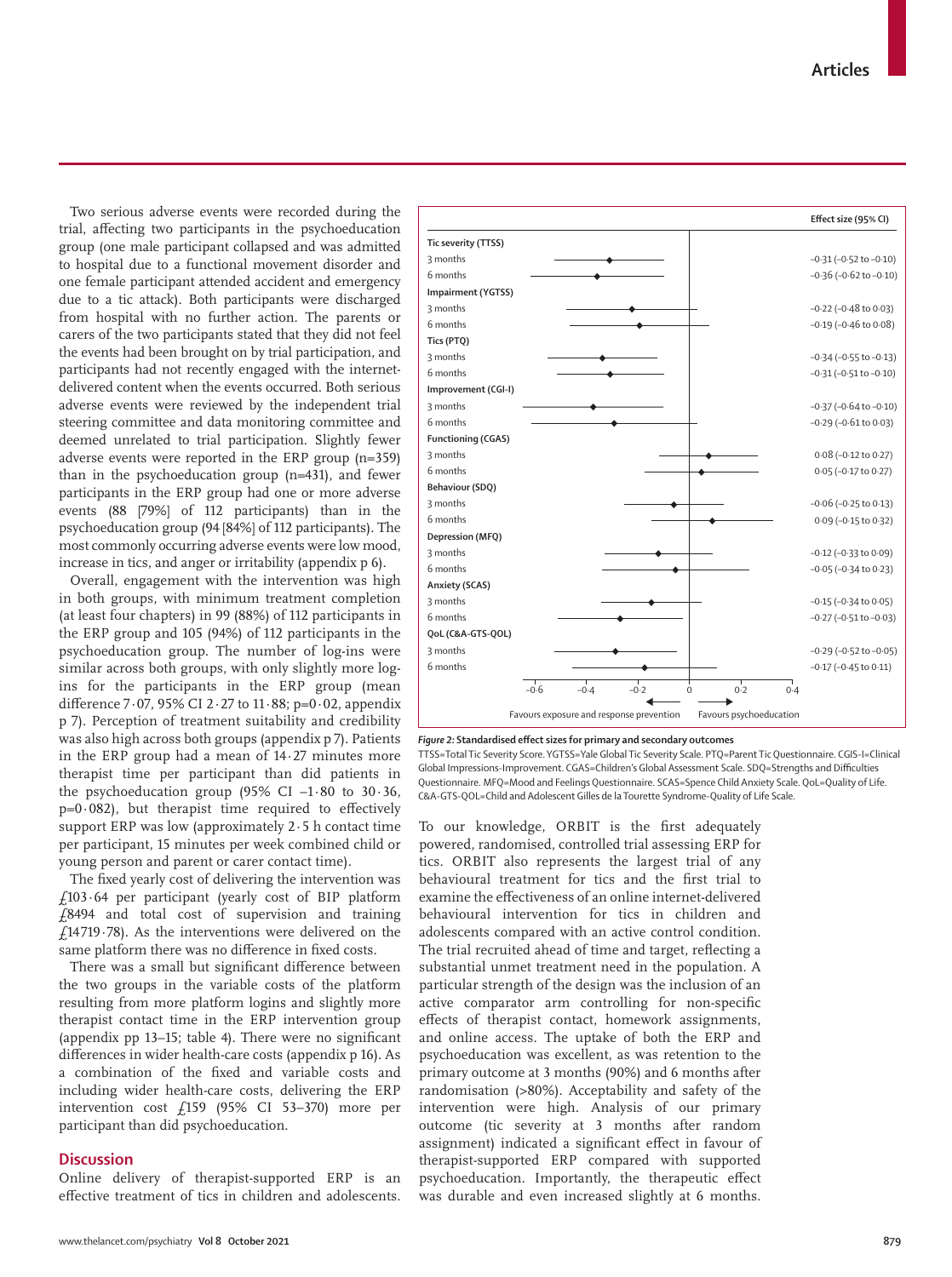|                                                                            | Psychoeducation | <b>Exposure and response</b><br>prevention | Odds ratio (95% CI) |
|----------------------------------------------------------------------------|-----------------|--------------------------------------------|---------------------|
| <b>Baseline</b>                                                            |                 |                                            |                     |
| Patients randomly assigned                                                 | 112             | 112                                        | $\ldots$            |
| 3 months                                                                   |                 |                                            |                     |
| Patients with available follow-up data                                     | 100             | 101                                        |                     |
| CGI-I score indicating much or very much improved (responded to treatment) | 20 (20%)        | 36 (36%)                                   | $2.22(1.17 - 4.20)$ |
| 6 months                                                                   |                 |                                            |                     |
| Patients with available follow-up data                                     | 93              | 93                                         | $\ldots$            |
| CGI-I score indicating much or very much improved (responded to treatment) | 27 (29%)        | 44 (47%)                                   | $2.20(1.20-4.04)$   |
| Change in response between 3 and 6 months                                  |                 |                                            |                     |
| Patients with available follow-up data                                     | 93              | 90                                         | $\ddotsc$           |
| No response to treatment at either time                                    | 56 (60%)        | 37 (41%)                                   | $\ldots$            |
| Response at both times                                                     | 9(10%)          | 23 (26%)                                   | $\ldots$            |
| New responder at 6 months                                                  | 18 (19%)        | 20 (22%)                                   |                     |
| Relapsed responder at 6 months                                             | 10 (11%)        | 10 (11%)                                   |                     |
|                                                                            |                 |                                            |                     |

Data are n or n (%). Statistical models were adjusted for site. Percentages are calculated by how many participants were still being followed up at each timepoint and for whom follow-up data were available (ie, completion of questionnaires or outcome measures). CGI-I=Clinical Global Impressions–Improvement.

*Table 3:* **Response to treatment at 3 months and 6 months after randomisation**

|                                                                                                           | Psychoeducation<br>$(n=111)^*$ | <b>Exposure</b><br>and response<br>prevention<br>$(n=111)^*$ | <b>Difference</b>                         |
|-----------------------------------------------------------------------------------------------------------|--------------------------------|--------------------------------------------------------------|-------------------------------------------|
| Cost of therapist contact time                                                                            |                                |                                                              |                                           |
| Young person                                                                                              | £16(9)                         | £18(9)                                                       |                                           |
| Parent or carer 1                                                                                         | £22(10)                        | £25(13)                                                      |                                           |
| Parent or carer 2                                                                                         | £0.09(0.56)                    | £0.20(2)                                                     |                                           |
| Total                                                                                                     | £38 (17)                       | £43(20)                                                      | £4.99<br>$(0.01 - 9.96)$ ,<br>$p = 0.049$ |
| Login costs                                                                                               |                                |                                                              |                                           |
| Young person                                                                                              | £3(1)                          | £3(2)                                                        |                                           |
| Parent or carer 1                                                                                         | £3(2)                          | £3(2)                                                        |                                           |
| Parent or carer 2                                                                                         | £0.01(0.10)                    | £0.04(0.33)                                                  |                                           |
| Total                                                                                                     | £6(3)                          | £7(4)                                                        | £1.25<br>$(0.46 - 2.04)$ ,<br>$p=0.00$    |
| Total variable costs                                                                                      | £44(18)                        | £50 (22)                                                     | £6.27<br>$(0.88 - 11.67)$ ,<br>$p=0.02$   |
| Data are mean (SD) or estimated difference (95% CI). *One patient in each group<br>had no therapist time. |                                |                                                              |                                           |

*Table 4:* **Variable costs between the psychoeducation and exposure and response prevention groups across 6 months**

Compared with the psychoeducation comparator, participants were twice as likely to show a positive treatment response with the ERP intervention.

The participants in this trial had moderate to severe baseline tic severity, which was approximately 0·5 SD higher than reported in previous face-to-face behavioural treatment trials.<sup>2,5</sup> The trial design minimised the clinical comorbidity exclusions, resulting in a sample broadly representative of real-world clinical practice, and included participants with autism spectrum disorder, a group usually excluded in similar behavioural intervention trials. In the behavioural intervention group, just under a third had a coexisting anxiety disorder and just under a quarter had ADHD. The reduction in tics associated with the behavioural intervention was similar in those with and without co-existing anxiety or ADHD diagnoses.

In our previous systematic review<sup>2</sup> of tic treatments in children and adolescents, we identified two superiority trials<sup>2,4</sup> of face-to-face behavioural therapy (HRT or CBIT) for tics that reported a medium effect in improving tics in favour of behavioural therapy compared with waitlist or supportive psychotherapy (pooled effect size 0·64, 95% CI 0·29–0·99). The magnitude of effect of this online ERP in the current trial is about half that reported from previous superiority trials of face-to-face HRT or CBIT for tics.<sup>2</sup> However, it is difficult to make direct comparisons of therapeutic efficacy with previous trials of face-to-face behavioural therapy given that this trial had higher baseline tic severity, fewer comorbidity exclusions, a lower proportion of participants receiving tic medication, longer follow-up, and a potent active comparator. In practice, direct comparison of efficacy might also be misleading with respect to implementation because the purpose is not to replace face-to-face therapy, but to allow this scarce resource to be better targeted to those who need it most, and to offer an effective digitally enabled intervention to a much larger population of children and adolescents who are unable to access any behavioural treatment for tics.

A major difference between online delivery and face-toface behavioural therapy for tics is the reduced amount of therapist time, the required skill level of the therapist, and cost. The total therapist contact time in this trial was around 2·5 h compared with 9–10 h in comparable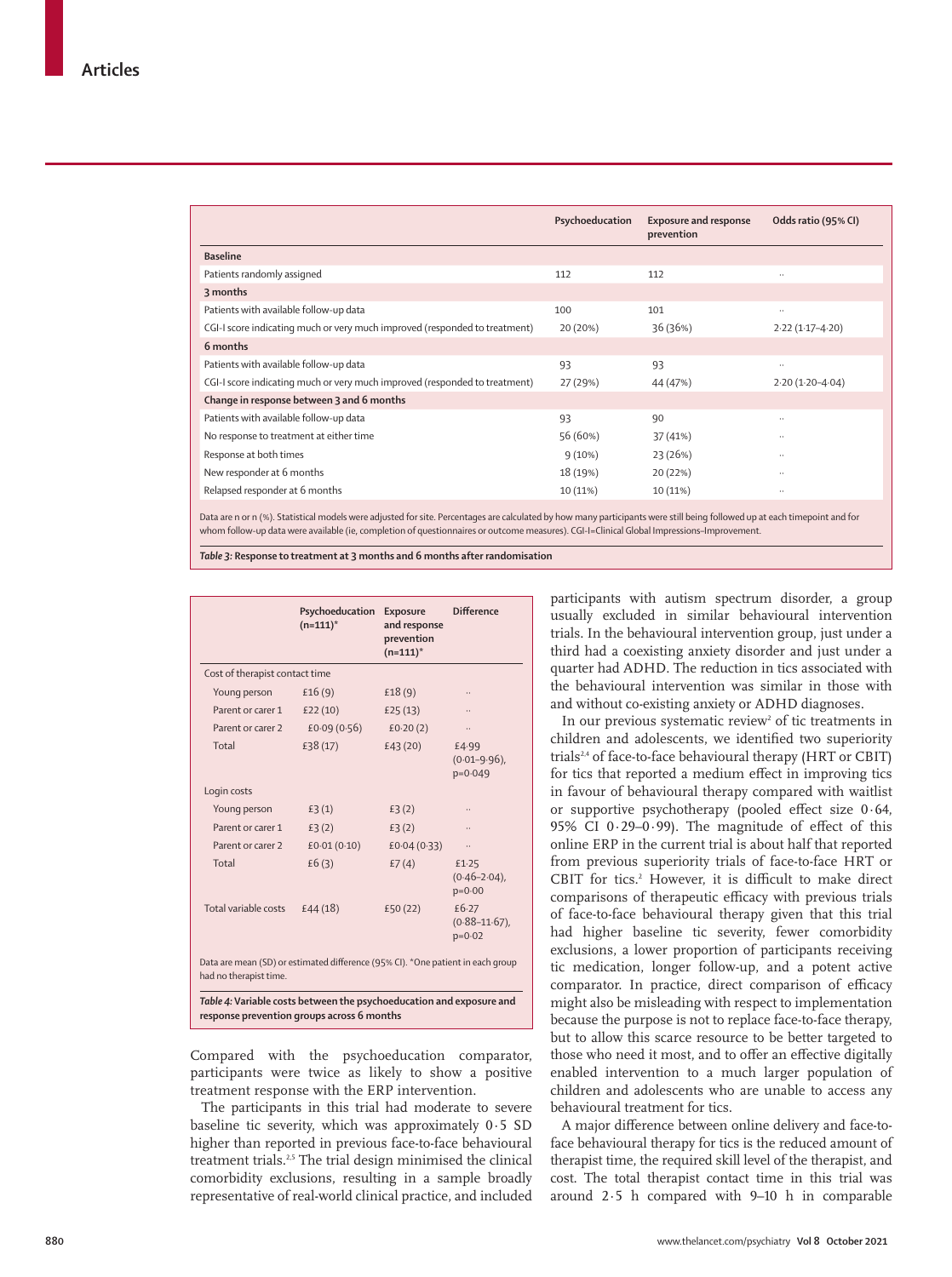evidence-based face-to-face behavioural therapy for tics. Given the shortage of highly trained therapists with expertise in tic disorders and scarce access to behavioural therapy, online delivery of ERP for tics has the potential to greatly expand the reach of effective behavioural interventions. With more efficient use of therapist time it should be possible to treat four people for every one person treated with face-to-face therapy. Moreover, the lower level of experience required in therapists to support online behavioural therapy should expand the potential pool of therapists and thereby further extend availability. A strength of the online delivery model is that fidelity of therapeutic content is built into the intervention, making transfer to real-world effectiveness much less susceptible to therapeutic drift and the skill level of individual therapists than in traditional face-to-face therapy.

The study has several limitations. First, it is the first adequately powered trial of therapist-supported, online ERP, and replications are required. Second, it is not possible in this trial to separate the effects of digital online delivery and ERP. In future, clinical and costeffectiveness comparisons of digital online versus face-to-face ERP or CBIT will be needed. Third, some people do not have sufficient access to the internet and smartphones, which could have limited the reach of this internet-delivered ERP intervention. Although this does not appear to be an issue in the UK, wherein 90% of households have access to the internet and 98% of young people own a smartphone,<sup>32</sup> it could be an important consideration when generalising these findings to other countries or populations with less access. Fourth, a large proportion of the sample was White, which could limit the generalisability of the findings with regards to ethnicity. Fifth, the amount of tic medication use and co-morbid obsessive compulsive disorder diagnoses were lower than in comparable studies done in the USA, which might limit generalisability to these populations. Finally, although tic severity in ORBIT is higher than in comparable studies, the findings might not be generalisable to those young people with tics outside the severity range of this study population.

Implementation research will be required to establish how best to integrate online behavioural therapy for tics within treatment pathways. For example, digital or online delivery might work best as a first-line behavioural intervention, with non-responders or poor responders being stepped-up to more intensive face-to-face therapy. Another model to evaluate would be the blending of online and face-to-face therapy for more complex cases, thereby reducing the overall number of face-to-face sessions required.

Evidence from this trial suggests that online therapistsupported ERP is an effective behavioural therapy for reduction in tic symptoms which has the potential to greatly increase the availability of effective behavioural treatment for children and adolescents with tic disorders.

#### **Contributors**

CH was the chief investigator and conceived the study. CH, CLH, PA, TM, DM-C, EM, LM, IH, ES, RJ, RH, and CG conceived and wrote the study design. CLH wrote the trial protocol with input from all authors. CH, CLH, EM, SDB, TM, CS, and BJB were responsible for study implementation and general project management. BJB, CS, KK, and CM were responsible for recruitment and follow-ups. TM and JK provided therapist supervision. LRC, EBD, AE, and NK were the trial therapists. CLH oversaw trial management. LM and RJ designed and wrote the statistical analysis plan. RJ and LM did the analysis. RH designed the economic evaluation; RH and MLN wrote the health economic analysis plan. MLN and RH did the economic evaluation. CLH and CH drafted the original manuscript. All authors contributed to the interpretation of the data and re-drafts. All authors had full access to all the data in the study and had final responsibility for the decision to submit for publication. CH is guarantor.

#### **Declaration of interests**

CH was Principal Investigator on a grant from the National Institute of Health Research (NIHR) Health Technology Assessment programme to do an Evidence Synthesis on the treatments for tics and Tourette syndrome in children and young people (HTA Project 10/142/01). DM-C reports personal fees from Elsevier and personal fees from UpToDate outside the submitted work. All other authors received funding from NIHR to support their salaries during the conduct of the study.

#### **Data sharing**

De-identified individual participant data that underlie the results reported in this article (text, tables, figures, data dictionary, and appendices) will be available. The full study protocol, statistical analysis plan, informed consent forms, and patient information sheets will be available beginning 3 months and ending 5 years after article publication. Researchers who provide a methodologically sound proposal should direct these to priment@ucl.ac.uk, and data requestors will need to sign a data access agreement.

#### **Acknowledgments**

This research was funded by the NIHR Heath Technology Assessment (Ref 16/19/02). The views expressed are those of the authors and not necessarily those of the National Health Service (NHS), the NIHR, or the Department of Health. CH, CLH, EBD, and CG acknowledge the financial support of the NIHR Nottingham Biomedical Research Centre and NIHR MindTech MedTech Co-operative. We thank additional members who supported the ORBIT team at University College London and University of Nottingham. We would like to thank Tourettes Action for their support with the trial. We would like to thank our Patient and Public Involvement members for their help. We thank members of our Trial Steering Committee, chaired by Edmund Sonuga-Barke, and the members of our Data Monitoring Committee chaired by Stephen Scott. We would also like to thank Angela Summerfield for her continued administrative support and help. We acknowledge that all research at Great Ormond Street Hospital NHS Foundation Trust and University College London Great Ormond Street Institute of Child Health is made possible by the NIHR Great Ormond Street Hospital Biomedical Research Centre. This work used services from the eHealth Core Facility at Karolinska Institutet, which is supported by the Strategic Research Area Healthcare Science.

#### **References**

- 1 Hollis C, Pennant M, Cuenca J, et al. Clinical effectiveness and patient perspectives of different treatment strategies for tics in children and adolescents with Tourette syndrome: a systematic review and qualitative analysis. *Health Technol Assess* 2016; **20:** 1–450, vii–viii.
- 2 Whittington C, Pennant M, Kendall T, et al. Practitioner review: treatments for Tourette syndrome in children and young people—a systematic review. *J Child Psychol Psychiatry* 2016; **57:** 988–1004.
- 3 Piacentini J, Woods DW, Scahill L, et al. Behavior therapy for children with Tourette disorder: a randomized controlled trial. *JAMA* 2010; **303:** 1929–37.
- 4 Wilhelm S, Peterson AL, Piacentini J, et al. Randomized trial of behavior therapy for adults with Tourette syndrome. *Arch Gen Psychiatry* 2012; **69:** 795–803.